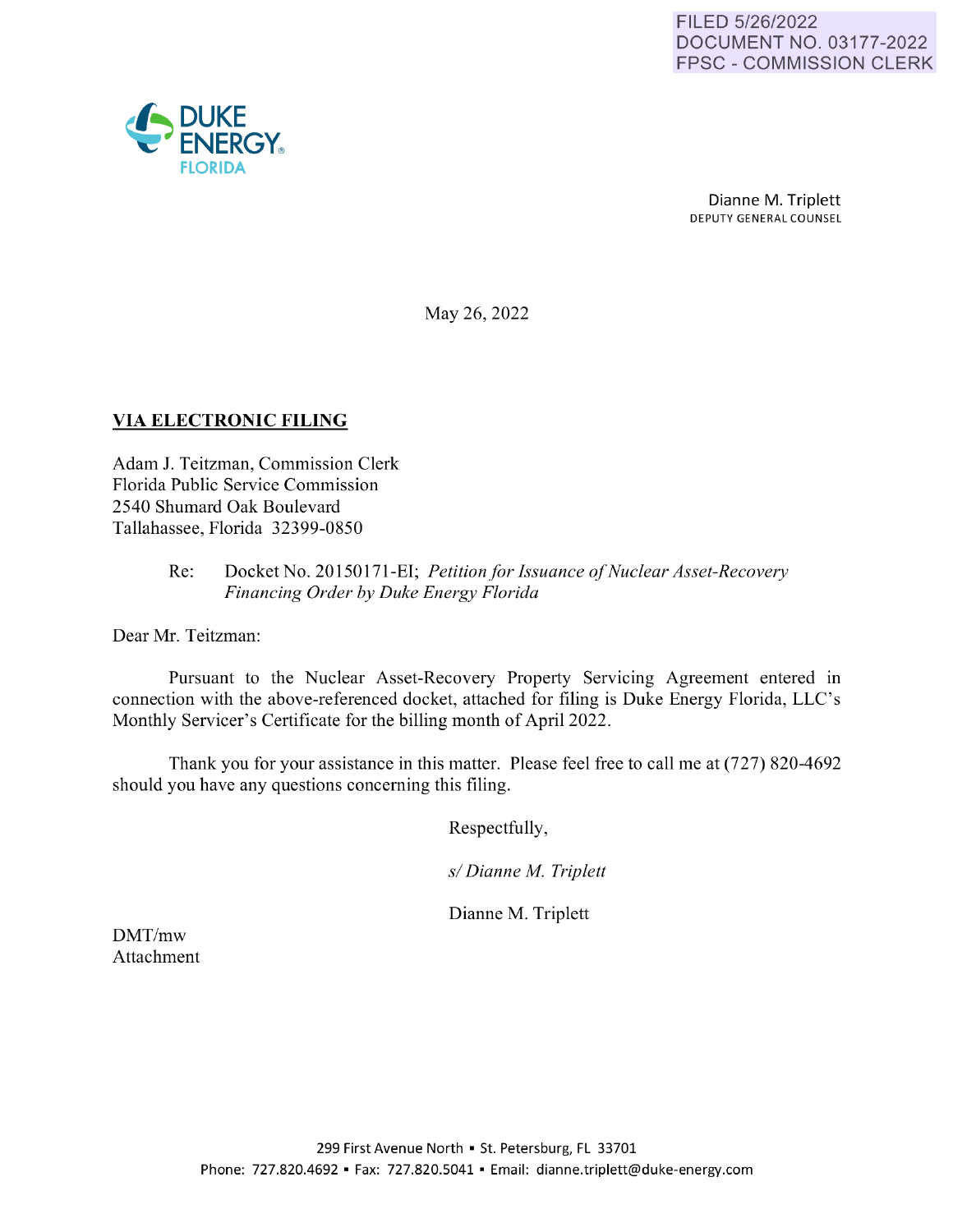## **CERTIFICATE OF SERVICE**

I HEREBY CERTIFY that a true and correct copy of the foregoing has been furnished via electronic mail to the following this  $26<sup>th</sup>$  day of May, 2022.

| $s/Di$ anne M. Triplett                     |                                   |
|---------------------------------------------|-----------------------------------|
|                                             | Attorney                          |
|                                             |                                   |
| Theresa L. Tan                              | C. Rehwinkel / R. Gentry          |
| Office of the General Counsel               | Office of Public Counsel          |
| Florida Public Service Commission           | c/o The Florida Legislature       |
| 2540 Shumard Oak Blyd.                      | 111 West Madison Street, Room 812 |
| Tallahassee, FL 32399-0850                  | Tallahassee, FL 32399-1400        |
| $ltan(\omega)$ psc.state.fl.us              | rehwinkel.charles@leg.state.fl.us |
|                                             | gentry.richard@leg.state.fl.us    |
| Jon C. Moyle, Jr. / Karen A. Putnal         |                                   |
| 118 North Gadsden Street                    | James W. Brew                     |
| Tallahassee, FL 32301                       | Stone Law Firm                    |
| $\text{imoyle}(a)$ moylelaw.com             | 1025 Thomas Jefferson Street, NW  |
| $k$ putnal@moylelaw.com                     | Eighth Floor, West Tower          |
|                                             | Washington, DC 20007-5201         |
| Robert Scheffel Wright / John T. LaVia, III | jbrew@smxblaw.com                 |
| Gardner Law Firm                            |                                   |
| 1300 Thomaswood Drive                       |                                   |
| Tallahassee, FL 32308                       |                                   |
| schef@gbwlegal.com                          |                                   |
| jlavia@gbwlegal.com                         |                                   |
|                                             |                                   |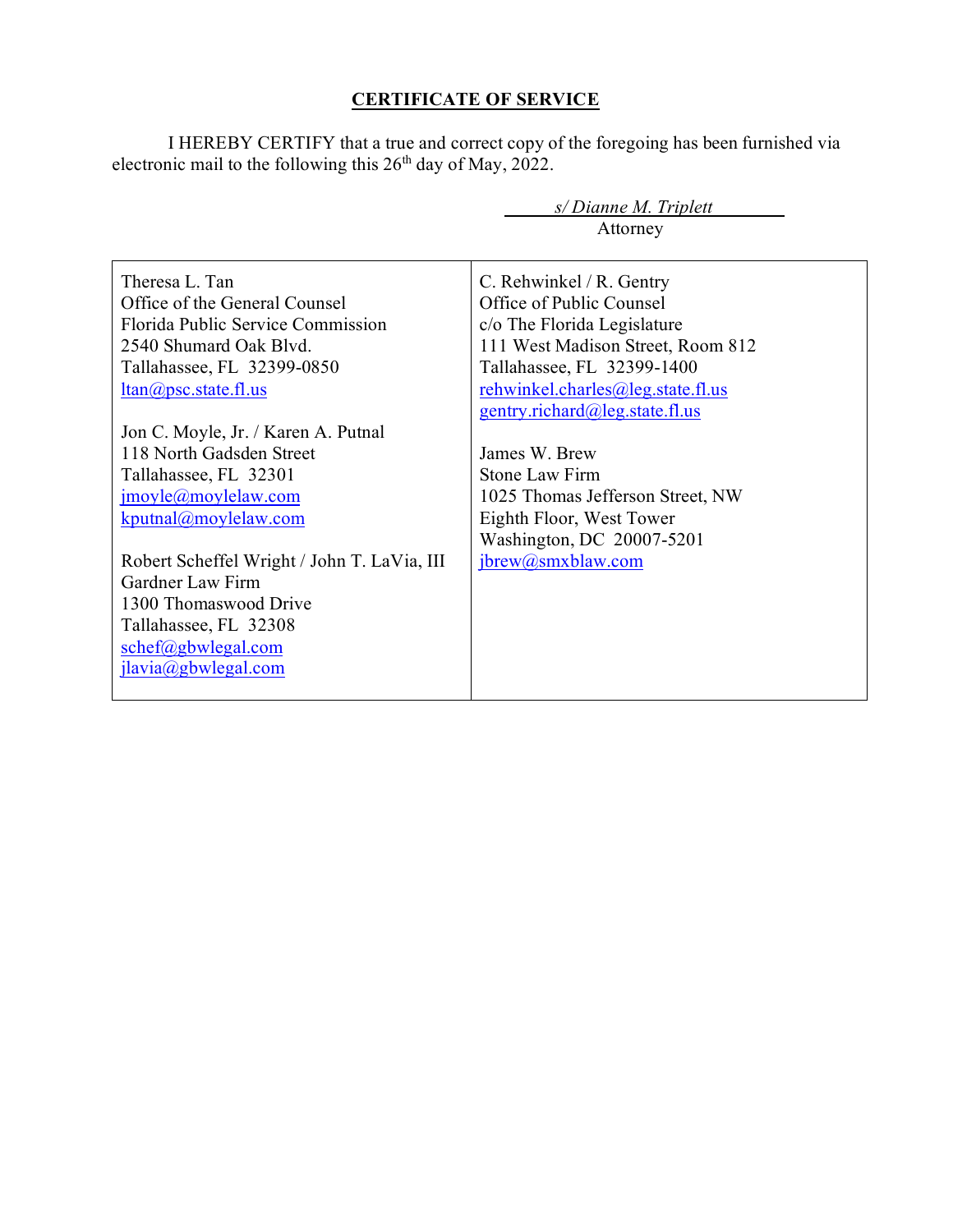# **MONTHLY SERVICER'S CERTIFICATE**

### **DUKE ENERGY FLORIDA PROJECT FINANCE, LLC**

#### **\$1,294,290,000 Series A Senior Secured Nuclear Asset-Recovery Bonds**

Pursuant to SECTION 3.0l(b) of the Nuclear Asset-Recovery Property Servicing Agreement dated as of June 22, 2016 by and between Duke Energy Florida, Inc., as Servicer, and Duke Energy Florida Project Finance, LLC, as Issuer (the "Servicing Agreement"), the Servicer does hereby certify as follows:

Capitalized terms used but not defined in this Monthly Servicer's Certificate have their respective meanings as set forth in the Servicing Agreement. References herein to certain sections and subsections are references to the respective sections or subsections of the Servicing Agreement.

Current BILLING MONTH: April 2022

#### Current BILLING MONTH: 3/31/2022 - 4/29/2022

 $\label{eq:2.1} \begin{aligned} \mathcal{L}_{\mathcal{A}} & \stackrel{\text{def}}{=} \mathcal{L}_{\mathcal{A}} \mathcal{L}_{\mathcal{A}}^{(1)} \mathcal{L}_{\mathcal{A}}^{(2)} \mathcal{L}_{\mathcal{A}}^{(3)} \mathcal{L}_{\mathcal{A}}^{(4)} \mathcal{L}_{\mathcal{A}}^{(5)} \mathcal{L}_{\mathcal{A}}^{(6)} \mathcal{L}_{\mathcal{A}}^{(7)} \mathcal{L}_{\mathcal{A}}^{(8)} \mathcal{L}_{\mathcal{A}}^{(8)} \mathcal{L}_{\mathcal{A}}^{(8)} \mathcal{L}_{\mathcal{A$ 

| Standard Billing for prior BILLING MONTH: March 2022                                         |                          |                             |
|----------------------------------------------------------------------------------------------|--------------------------|-----------------------------|
| <b>Residential Total Billed</b><br>Residential NUCLEAR ASSET-RECOVERY CHARGE ("NARC") Billed | 224,084,207<br>3,404,855 | 시안하다<br>1.52%<br>it vach in |
| General Service Non-Demand Total Billed                                                      | 28,674,306               | 1. 我们一本女孩的时候。<br>-3.03      |
| General Service Non-Demand NARC Billed                                                       | 386,261                  | 1.35%                       |
| <b>General Service Billed</b>                                                                |                          |                             |
| <b>General Service NARC Billed</b>                                                           |                          | 0.00%                       |
| General Service Demand Total Billed                                                          | 129,304,953              |                             |
| General Service Demand NARC Billed                                                           | 2,125,670                | 1.64%                       |
| Curtailable Total Billed                                                                     | 1,651,005                |                             |
| <b>Curtailable NARC Billed</b>                                                               | 22,737                   | 1.38%                       |
| Interruptible Total Billed                                                                   | 18,324,897               |                             |
| Interruptible NARC Billed                                                                    | 410,412                  | 2.24%                       |
| <b>Lighting Total Billed</b>                                                                 | 10,086,504               |                             |
| <b>Lighting NARC Billed</b>                                                                  | 17,278                   | 0.17%                       |
| YTD Net Write-offs as a % of Total Billed Revenue (see Note 1)                               |                          |                             |
| Non-Residential Class Customer Write-offs                                                    |                          |                             |
| Residential Class Customer Write-offs                                                        |                          |                             |
| <b>Total Write-offs</b>                                                                      | 0.616%                   |                             |
| Aggregate NARC Collections (see Note 2)                                                      |                          |                             |
| <b>Total NARC Remitted for Current BILLING MONTH</b>                                         |                          |                             |
| <b>Residential NARC Collected</b>                                                            | \$<br>3,143,019          |                             |
| General Service Non-Demand NARC Collected                                                    | 356,801                  |                             |
| <b>General Service NARC Collected</b>                                                        |                          |                             |
| <b>General Service Demand NARC Collected</b>                                                 | 1,962,109                |                             |
| <b>Curtailable NARC Collected</b>                                                            | 21,161                   |                             |

\$ \$

379,137 15,871 **5,878,099 5,878,099** 

**Sub-Total of NARC Collected Total Current NARC Collected and Remitted** 

Interruptible NARC Collected Lighting NARC Collected

→ Windows 2000 × 2000